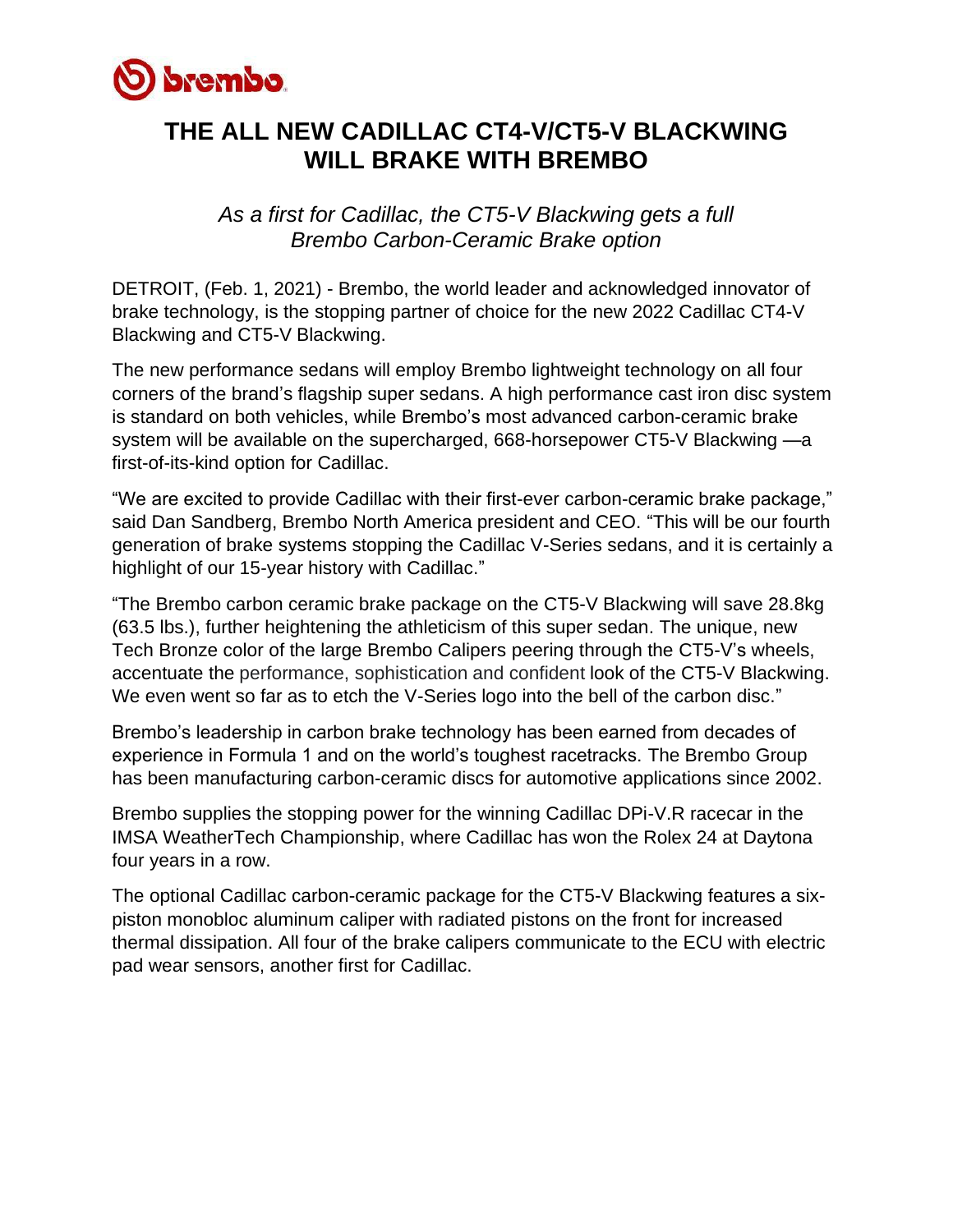

The pads feature a copper-free friction material, formulated for both comfort and performance. The pads, contained within six piston front calipers, clamp on to large 400mm (15.75 in.) diameter carbon-ceramic discs weighing in at 7.5kg (16.5 lbs.) per disc. At the rear are 370mm (14.5 in.) diameter discs weighing 5.8kg (12.8 lbs.) with bespoke four piston aluminum calipers. The carbon ceramic option provides a 28.8kg (63.5 lbs.) weight savings over cast-iron. The unsprung weight savings on each corner contributes to the nimble handling of the CT5-V Blackwing.

The standard cast-iron brake system will have Brembo's six-piston aluminum calipers paired with a 398mm (15.6 in.) diameter disc weighing 16.6kg (36.6 lbs.) at the front. Stopping the rear wheels are four-piston aluminum two-piece calipers with 374mm (14.72 in.) discs weighing 11.1kg (24.5 lbs.).

When in park, Brembo's electronic parking brake (EPB) caliper—another first for Cadillac—will hold the V-Series Blackwings at a standstill with the press of a button. The EPB system eliminates the need for added foot or hand levers and is actuated electronically.

## **Cadillac CT5-V Blackwing Brembo Brake Details:**

#### **Standard cast-iron system**

| Front         | Brembo monobloc all-aluminum six-piston caliper (M6.30/34/38)<br>Copper-free brake pads, pad area 142cm2<br>398x 36 mm cast-iron two-piece disc, disc weighs 16.6 kg                                           |
|---------------|----------------------------------------------------------------------------------------------------------------------------------------------------------------------------------------------------------------|
| Rear          | Brembo two-piece all-aluminum four-piston caliper (P4.28/32)<br>Copper-free brake pads, pad area 42.7 cm2<br>Brembo 374x 28 mm cast-iron integral disc, disc weighs 11.1 kg<br>Brembo electronic parking brake |
| <b>Colors</b> | Tech Bronze (new), Harbor Grey, Edge Red, Royal Blue                                                                                                                                                           |

#### **Optional carbon-ceramic system**

| Front         | Brembo monobloc all-aluminum six-piston caliper (M6.30/34/38) with radiated pistons<br>Copper-free brake ceramic pads, pad area of 142cm2 designed for performance and<br>comfort<br>Brembo 400x 38 mm carbon-ceramic two-piece disc, disc weighs 7.5kg |
|---------------|---------------------------------------------------------------------------------------------------------------------------------------------------------------------------------------------------------------------------------------------------------|
| Rear          | Brembo monobloc all-aluminum four-piston caliper (M4.30/34)<br>Copper-free brake pads, pad area 74.6cm2<br>Brembo 370x 34 mm carbon-ceramic disc, disc weighs 5.8kg<br>Brembo Electronic parking brake                                                  |
| <b>Colors</b> | Tech Bronze (new), Edge Red, Royal Blue                                                                                                                                                                                                                 |